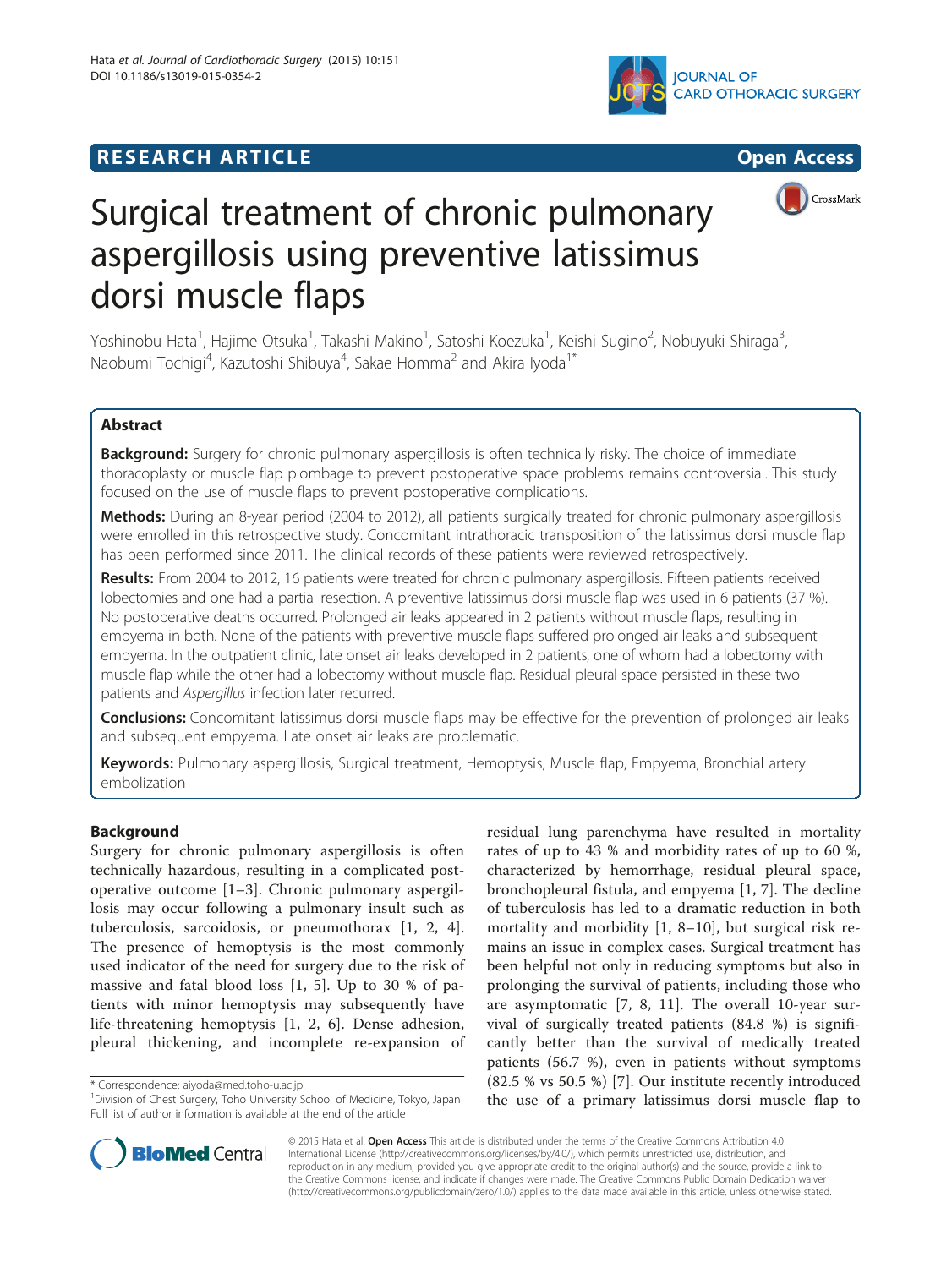prevent prolonged air leaks that result in postoperative pyothorax. In cases with life-threatening hemoptysis, bronchial artery embolization was performed first as a temporizing measure, and non-emergency surgical treatment was planned. Here we report the results of a retrospective study on the surgical treatment of chronic pulmonary aspergillosis, with specific attention on the use of a preventive latissimus dorsi muscle flap.

## Methods

During an 8-year period (2004 to 2012), all patients surgically treated for chronic pulmonary aspergillosis in our institution were enrolled in this retrospective study. The clinical records of these patients were reviewed retrospectively for clinical presentation, underlying disease, preoperative treatment such as anti-fungal therapy or bronchial artery embolization, indications for surgery, surgical procedures performed, postoperative mortality, complications, and long-term follow-up status. A diagnosis of chronic pulmonary aspergillosis was made on the basis of clinical symptoms, radiologic findings and serological examination, such as serum Aspergillus precipitating tests or serum beta-D glucan testing. Patients were classified as having simple or complex aspergilloma on the basis of medical imaging and operative findings: simple aspergilloma was defined as a thin-wall cavitation occurring in an otherwise healthy lung, while complex aspergilloma was found either in a thick-walled cavitation or in the presence of severe underlying parenchymal or pleural sequelae [\[5](#page-6-0), [12](#page-6-0)]. Aspergillomas and Aspergillus organisms were histologically confirmed on all resected specimens.

We selected patients for surgery if they presented with aspergilloma or unstable symptoms after antifungal therapy with micafungin or voriconazole. Since 2008, bronchial artery embolization is performed first for patients with hemoptysis, and elective surgery is planned thereafter. Since 2011, concomitant intrathoracic transposition of the latissimus dorsi muscle flap has been performed, including one case with primary thoracoplasty. The Institutional Review Board of our institution approved this retrospective study of surgical treatment for chronic pulmonary aspergillosis (#25–39).

The Pearson chi-square test or Fisher exact test was used to compare categorical and dichotomous variables. Analysis of variance with life tables and Kaplan-Meier curves were used for the analyses of overall survival. Differences between two groups were analyzed using the log-rank test. Statistical significance was assumed to exist at two-tailed  $p$  values less than 0.05. All statistical analyses were performed using a statistical software package (JMP, version 11.0; SAS Institute, Cary, NC, USA).

## Results

## Clinical characteristics and underlying disease

From 2004 to 2012, of 62 patients diagnosed with chronic pulmonary aspergillosis, 16 were surgically treated for chronic pulmonary aspergillosis at our institution. The study group consisted of 14 male patients and 2 female patients with a mean age of 65 years (range 50–78). Patients with pulmonary aspergillosis had a variety of underlying lung diseases. Only 3 patients had no known underlying lung disease (Table [1\)](#page-2-0). Tuberculosis was the most frequent underlying disease (56 %), followed by chronic obstructive pulmonary disease (COPD) (38 %) and pneumothorax (19 %). Comorbidities other than lung disease were found in all 16 patients. Diabetes mellitus was the most frequent comorbidity (63 %). Each patient had at least one of the following diseases: tuberculosis, COPD or diabetes mellitus. None of the patients had human immunodeficiency virus infection.

The mean Body Mass Index (BMI) of the group was 18.9 (range, 12.3 to 25.6). Six patients (38 %) were classified as underweight  $(BMI < 18.5)$  and 3 patients  $(19\%)$ were categorized as severely thin (BMI < 16.0). The mean Smoking Index was 31 pack-years (range, 10 to 100) among 12 smokers (75 %). The mean size of the fungus ball was measured as 3.4 cm (range, 1.5 to 6.1 cm). One patient (6 %) had simple aspergilloma and 15 patients (94 %) had complex aspergillomas. Lesions were located in the right upper lobe in 10 patients and in the left upper lobe in 6 patients. There were no statistically significant differences in patient characteristics between the group surgically treated with muscle flaps  $(n = 6)$  and without muscle flaps  $(n = 10,$  Table [1\)](#page-2-0).

## Symptoms and preoperative treatment

Seven patients (44 %) were free of symptoms, but demonstrated radiological lesions with fungus balls. Surgical treatment was chosen for the remaining 9 patients because of massive hemoptysis in 6 patients (38 %), minor hemoptysis in 2 patients (13 %) and pneumothorax in one patient (6 %). Previous antifungal therapy had been administered to 15 patients (94 %). The median interval from initial presentation to surgery was 8.2 months (range, 0.5 to 127.9 months).

Preoperative embolization was performed for 4 patients with massive hemoptysis, 2 patients with minor hemoptysis and 3 asymptomatic patients. It was successful for 5 of the 6 patients (83 %) with massive or minor hemoptysis. Embolization for the 3 asymptomatic patients was performed to reduce intraoperative blood loss. The median interval from preoperative embolization to surgery was 6.0 days (range, 1 to 21 days). Fifteen surgical procedures (94 %) were planned as elective surgeries; emergency surgery was performed for only one of the patients with pneumothorax.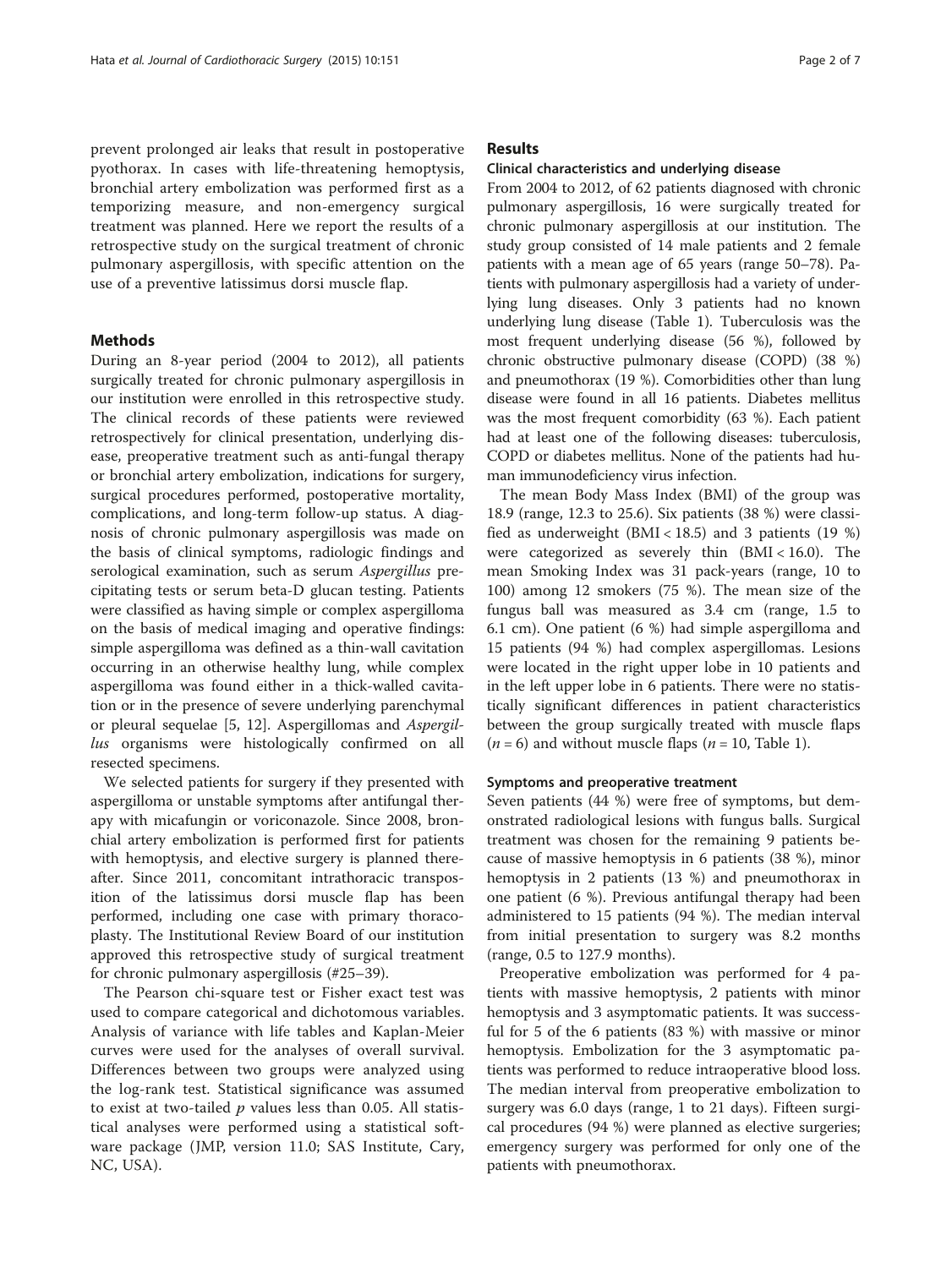<span id="page-2-0"></span>

| Variable                                      | Total          | With flap      | Without flap   | р     |
|-----------------------------------------------|----------------|----------------|----------------|-------|
| Age (years), mean $\pm$ SD                    | $65 \pm 8$     | $65 \pm 7$     | $66 \pm 9$     | 0.824 |
| Sex (Male/Female)                             | 14/2           | 6/0            | 8/2            | 0.500 |
| Smoking status (Current/Former/Never)         | 10/2/4         | 3/0/3          | 7/2/1          | 0.108 |
| Smoking index (pack-year), mean $\pm$ SD      | $31 \pm 26$    | $18 \pm 20$    | $39 \pm 27$    | 0.130 |
| Body mass index $\left($ < 18.5/ $\geq$ 18.5) | 6/10           | 3/3            | 3/7            | 0.607 |
| Performance status (0/1/2/3)                  | 13/1/2/0       | 4/1/1          | 9/0/1          | 0.309 |
| Underlying lung disorders (Tbc/others/none)   | 9/4/3          | 3/1/2          | 6/3/1          | 0.498 |
| Tuberculosis                                  | 9              | 3              | 6              |       |
| Chronic obstructive pulmonary disease         | 6              |                | 5              |       |
| Pneumothorax                                  | 3              |                | $\overline{2}$ |       |
| Idiopathic pulmonary fibrosis                 |                | 0              |                |       |
| Lung cancer                                   |                | 1              | $\circ$        |       |
| None                                          | 3              | $\overline{2}$ |                |       |
| Comorbidity (diabetes mellitus/others)        | 10/6           | 4/2            | 6/4            | 1.000 |
| Diabetes mellitus                             | 10             | 4              | 6              |       |
| Chronic renal failure                         | $\overline{2}$ | 1              |                |       |
| Others <sup>a</sup>                           | 5              | $\overline{2}$ | 3              |       |
| None                                          | $\mathbf{0}$   | 0              | 0              |       |
| Location; RUL/LUL                             | 10/6           | 3/3            | 7/3            | 0.607 |
| Size of fungus ball (cm), mean $\pm$ SD       | $3.4 \pm 1.4$  | $3.9 \pm 1.9$  | $3.1 \pm 1.1$  | 0.262 |
| Type of aspergilloma (simple/complex)         | 1/15           | 6/0            | 9/1            | 1.000 |
| Preoperative antifungal therapy               | 13/3           | 6/0            | 7/3            | 0.250 |
| Preoperative bronchial artery embolization    | 9/7            | 4/2            | 5/5            | 0.633 |

SD standard deviation; <sup>a</sup>Others = liver cirrhosis, ulcerative colitis with steroid use, Marfan syndrome, dilated cardiomyopathy, and gastric cancer

### Surgical procedures

Lobectomies were performed through posterolateral thoracotomies in 15 patients with complex aspergillomas, and partial resection through axilla thoracotomy in one patient with simple aspergilloma. After 2011, concomitant intrathoracic transposition of latissimus dorsi muscle flap was performed in 6 patients (38 %), including one patient with primary thoracoplasty resulting from a large residual pleural space. The mean operative time was 323 min (range, 93 to 625 min). Operative time was longer for patients with muscle flaps (mean 406 min, range, 315 to 625 min) than for patients without muscle flaps (mean 273 min, range, 93 to 392 min,  $p = 0.023$ , *t*-test, Table [3](#page-4-0)). Mean intraoperative blood loss was 725 mL (range, trace to 2225 mL). There was no statistical difference between patients with muscle flaps (mean 1017 mL, range, 381 to 2225 mL) and those without muscle flaps (mean 550 mL, range, trace to 1500 mL,  $p = 0.140$ , *t*-test, Table [3](#page-4-0)). There was no statistical difference between patients with preoperative embolization (mean 903 mL, range, 180 to 2225 mL) and those without preoperative embolization (mean 497 mL, range, trace to 1500 mL,  $p = 0.192$ , t-test).

Intraoperative spillage occurred in two patients (Cases 4 and 5 in Table [2\)](#page-3-0). Massive irrigation was performed (6 L and 10 L, respectively) and postoperative antifungal therapy was continued. One patient suffered late onset air leak and recurrent aspergillus infection 22 months following surgery. The other remained free from recurrence 25 months after surgery.

#### Postoperative mortality and complications

No postoperative deaths occurred within 30 days. While the postoperative courses of 12 patients (75 %) were uneventful, postoperative nonfatal complications occurred in 4 patients (25 %) (Table [2](#page-3-0)). Prolonged air leaks developed in 2 patients who had either a lobectomy without the muscle flap or underwent partial resection, resulting in empyema in both. Open window thoracostomy was performed on one patient, and thoracoplasty on the other patient. None of the patients with the preventive latissimus dorsi muscle flap suffered prolonged air leaks and subsequent empyema. While two patients required home oxygen therapy at discharge, all patients were discharged to their homes. No occurrences of postoperative excessive bleeding or bronchial fistula were found. Length of stay in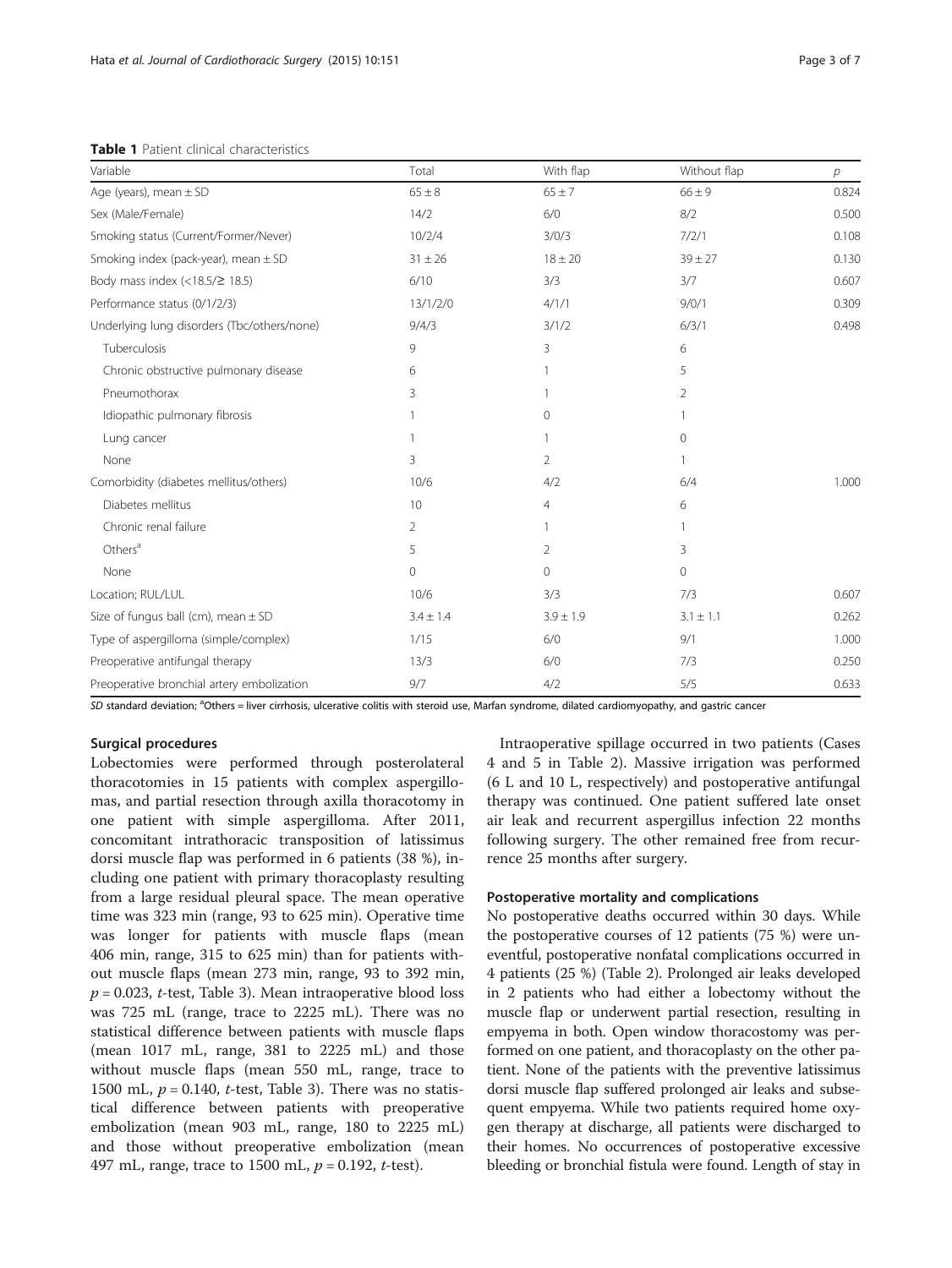| No.            | Age  | Surgical<br>Procedure | <b>Blood Loss</b><br>(mL) | Complication                               | Hospital            |                          |  |
|----------------|------|-----------------------|---------------------------|--------------------------------------------|---------------------|--------------------------|--|
|                | /sex |                       |                           | (in hospital)                              | (after discharge)   | stay <sup>a</sup> (days) |  |
| $\mathbf{1}$   | 60   | Lobectomy             | 381                       | Respiratory failure (requiring home        | Pneumonia           | 16                       |  |
|                | /m   | with $MF + TP$        |                           | oxygen therapy at discharge)               |                     |                          |  |
| $\overline{2}$ | 61   | Lobectomy             | 940                       |                                            |                     | 20                       |  |
|                | /m   | with MF               |                           |                                            |                     |                          |  |
| 3              | 74   | Lobectomy             | 457                       |                                            |                     | 16                       |  |
|                | /m   | with MF               |                           |                                            |                     |                          |  |
| $\overline{4}$ | 69   | Lobectomy             | 2225                      |                                            |                     | 10                       |  |
|                | /m   | with MF               |                           |                                            |                     |                          |  |
| 5              | 55   | Lobectomy             | 1491                      |                                            | Late onset air leak | 14                       |  |
|                | /m   | with MF               |                           |                                            | + Recurrence        |                          |  |
| 6              | 68   | Lobectomy             | 608                       |                                            |                     | 31                       |  |
|                | /m   | With MF               |                           |                                            |                     |                          |  |
| $\overline{7}$ | 56   | Lobectomy             | 1500                      |                                            | Late onset air leak | 18                       |  |
|                | /f   |                       |                           |                                            | + Recurrence        |                          |  |
| $\,8$          | 58   | Lobectomy             | 651                       |                                            |                     | 10                       |  |
|                | /m   |                       |                           |                                            |                     |                          |  |
| 9              | 71   | Lobectomy             | 715                       |                                            |                     | 16                       |  |
|                | /m   |                       |                           |                                            |                     |                          |  |
| 10             | 75   | Lobectomy             | 132                       |                                            |                     | 8                        |  |
|                | /m   |                       |                           |                                            |                     |                          |  |
| 11             | 61   | Lobectomy             | 240                       |                                            |                     | 10                       |  |
|                | /m   |                       |                           |                                            |                     |                          |  |
| 12             | 67   | Lobectomy             | 855                       | Respiratory failure (requiring home oxygen |                     | 58                       |  |
|                | /f   |                       |                           | therapy at discharge)                      |                     |                          |  |
| 13             | 64   | Lobectomy             | 180                       |                                            |                     | $\overline{7}$           |  |
|                | /m   |                       |                           |                                            |                     |                          |  |
| 14             | 75   | Lobectomy             | 1021                      | Prolonged air leak                         |                     | 72                       |  |
|                | /m   |                       |                           | Empyema                                    |                     |                          |  |
| 15             | 78   | Lobectomy             | 210                       |                                            | Pneumonia           | 30                       |  |
|                | /m   |                       |                           |                                            |                     |                          |  |
| 16             | 50   | Partial resection     | trace                     | Prolonged air leak                         |                     | 31                       |  |
|                | /m   |                       |                           | Empyema                                    |                     |                          |  |

<span id="page-3-0"></span>**Table 2** Surgical procedures and postoperative clinical courses

m male, f female, MF muscle flap, TP thoracoplasty, <sup>a</sup>Hospitalization stay length following surgery

the intensive care unit was 2 days for most patients. One patient did not stay in the intensive care unit, and one patient stayed 3 days. The mean length of hospitalization after surgery was 22 days (range: 7 to 72 days). There was no statistically significant difference in postoperative complications between the two patient groups surgically treated with or without a muscle flap (Table [3](#page-4-0)).

## Long-term outcomes

In the outpatient clinic, late onset air leaks were found in 2 patients who had received lobectomies, with and without a muscle flap. Two and three months after the surgery, intrathoracic fluid levels decreased with no aspiration pneumonia on chest radiographs. Although no further surgical intervention was required and the patients were clinically stable, residual pleural space persisted and Aspergillus infection recurred 8 and 15 months later. One patient declined 24 months after the surgery; the other is alive and well 92 months after the surgery. Two patients suffered pneumonia and were readmitted, and one of them declined 5 weeks after the surgery. The remaining five patients died from malignant disease  $(n = 2)$ , gastric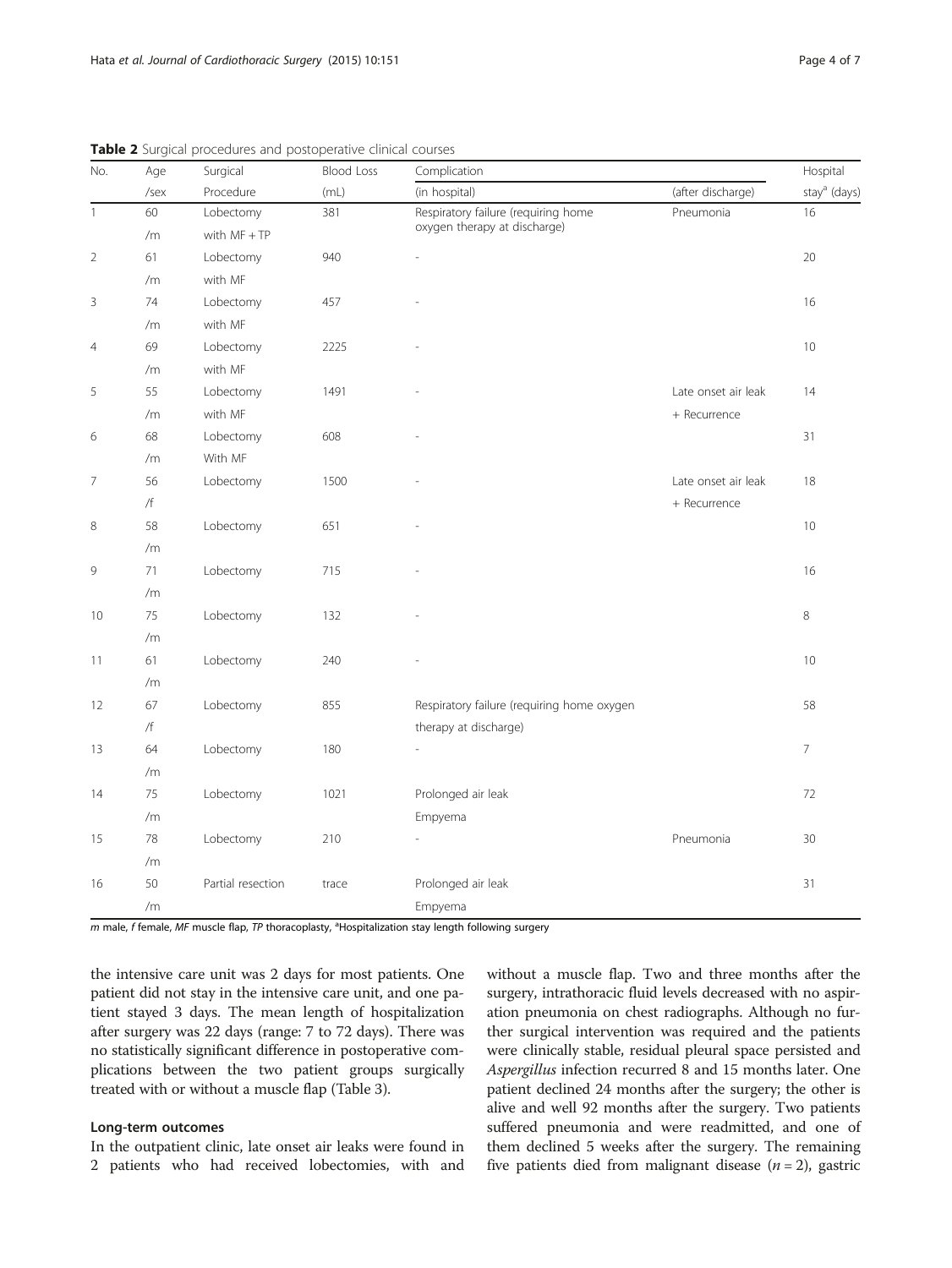<span id="page-4-0"></span>**Table 3** Surgical procedures and postoperative morbidities

| Variable                                         | Total         | With flap     | Without flap  | р     |
|--------------------------------------------------|---------------|---------------|---------------|-------|
| Surgical procedure (Lobectomy/Partial resection) | 15/1          | 6/0           | 9/1           | 1.000 |
| Operative time (minutes), mean $\pm$ SD          | $323 \pm 118$ | $406 \pm 114$ | $273 \pm 92$  | 0.023 |
| Blood loss (mL), mean $\pm$ SD                   | $725 \pm 604$ | $1017 + 718$  | $550 \pm 481$ | 0.140 |
| Complication in hospital                         | 4/12          | 1/5           | 3/7           | 1.000 |
| Respiratory failure                              | 2/14          | 1/5           | 1/9           | 1.000 |
| (requiring home oxygen therapy at discharge)     |               |               |               |       |
| Prolonged air leak & empyema                     | 2/13          | 0/6           | 2/7           | 0.486 |
| Complication after discharge                     | 3/13          | 2/4           | 1/9           | 0.518 |
| Pneumonia                                        | 1/15          | 1/5           | 0/10          | 0.375 |
| Late onset air leak + Recurrence                 | 2/14          | 1/5           | 1/9           | 1.000 |
| Hospital stay <sup>a</sup> (days), mean $\pm$ SD | $22 \pm 18$   | $17 \pm 7$    | $26 \pm 22$   | 0.408 |

<sup>a</sup>Hospitalization stay length after the surgery

perforation  $(n = 1)$ , and unknown causes  $(n = 2)$ . The 3year overall survival following surgery was 63 %. There was no significant difference in the 3-year overall survival rates between patients with a muscle flap (31 %) and patients without a muscle flap (79 %,  $p = 0.242$ , log-rank test, Fig. [1](#page-5-0)).

## **Discussion**

We selected patients with chronic aspergillosis for surgery when they presented with aspergilloma or unstable conditions such as hemoptysis after antifungal therapy. For patients with hemoptysis, bronchial artery embolization is performed first and elective surgery is planned thereafter. For patients with complex aspergilloma, who were supposed to have tight adhesions, potential risk for incomplete re-expansions and postoperative persistent air leakage, concomitant intrathoracic transposition of the latissimus dorsi muscle flap was considered. Since full posterolateral thoracotomies were usually performed because of tight adhesion or invasion of a cavitary lesion into the chest wall, the latissimus dorsi was often cut and not available for potential use in a second surgery [\[3](#page-6-0), [11](#page-6-0)]. While Daly et al. [[13](#page-6-0)] have recommended sparing the latissimus dorsi muscle for potential use, such an approach can hinder the operative field of the first surgery [\[10](#page-6-0)]. Harvesting the latissimus dorsi muscle flap at the full posterolateral thoracotomy, instead of cutting or sparing it, and covering the bronchial stump and the cutting surface of the residual lung parenchyma was performed to prevent prolonged air leakage and consequent empyema, although we could not demonstrate the benefit statistically because of the small sample size. Patients with muscle flaps required longer operative time and experienced slightly more blood loss than patients without muscle flaps, but the differences should reflect the difficulty of the surgery. The procedure of harvesting and transposition of the latissimus dorsi muscle flap usually requires approximately 30 min without significant blood loss.

Incomplete reexpansions after lung resections are frequent and responsible for severe complications following surgery for chronic pulmonary aspergillosis [[5](#page-6-0)]. Pleural space problems can manifest as prolonged air leaks, residual pleural pocket, and *Aspergillus* empyema [\[3\]](#page-6-0). Before introduction of the latissimus dorsi muscle flap, 2 patients developed prolonged air leaks, which progressed into empyema requiring thoracoplasty in one patient and open window thoracostomy in the other. Prevention of prolonged air leaks is essential for the deterrence of postoperative empyema.

The use of immediate thoracoplasty versus muscle flap plombage to prevent postoperative space problems is still an issue of debate. Massard et al. [\[3](#page-6-0)] prefer to use thoracoplasty as a second choice procedure to avoid unnecessary mutilation of some patients. They use the preventive immediate thoracoplasty reported by Personne et al. in up to 25 % of their cases [\[3](#page-6-0)]. Akbari et al. [[9\]](#page-6-0) and Kim et al. [[11](#page-6-0)] do not employ primary thoracoplasty or latissimus dorsi muscle flaps. Park and Jheon [[10](#page-6-0)], Endo et al. [\[14](#page-6-0), [15\]](#page-6-0) and Babatashi et al. [[16](#page-6-0)] perform concomitant thoracoplasty in some cases to prevent space problems, and the possible development of empyema, if a large volume of dead space is encountered. Chen et al. [[17](#page-6-0)] use additional surgical procedures such as pleural tenting and partial thoracoplasty to avoid prolonged air leaks or residual space, sometimes clamping the phrenic nerve to induce temporary paralysis in patients with good lung function. Farid et al. [\[18\]](#page-6-0) have reported that persistent space problems might be addressed with a pectoralis flap, modest thoracoplasty, or both, and that the use of a muscle flap reduces the extent of a thoracoplasty, which is helpful for later functioning of the chest.

The late effect of the muscle flap is another concern. Farid et al. [\[18\]](#page-6-0) explained that initially the muscle flap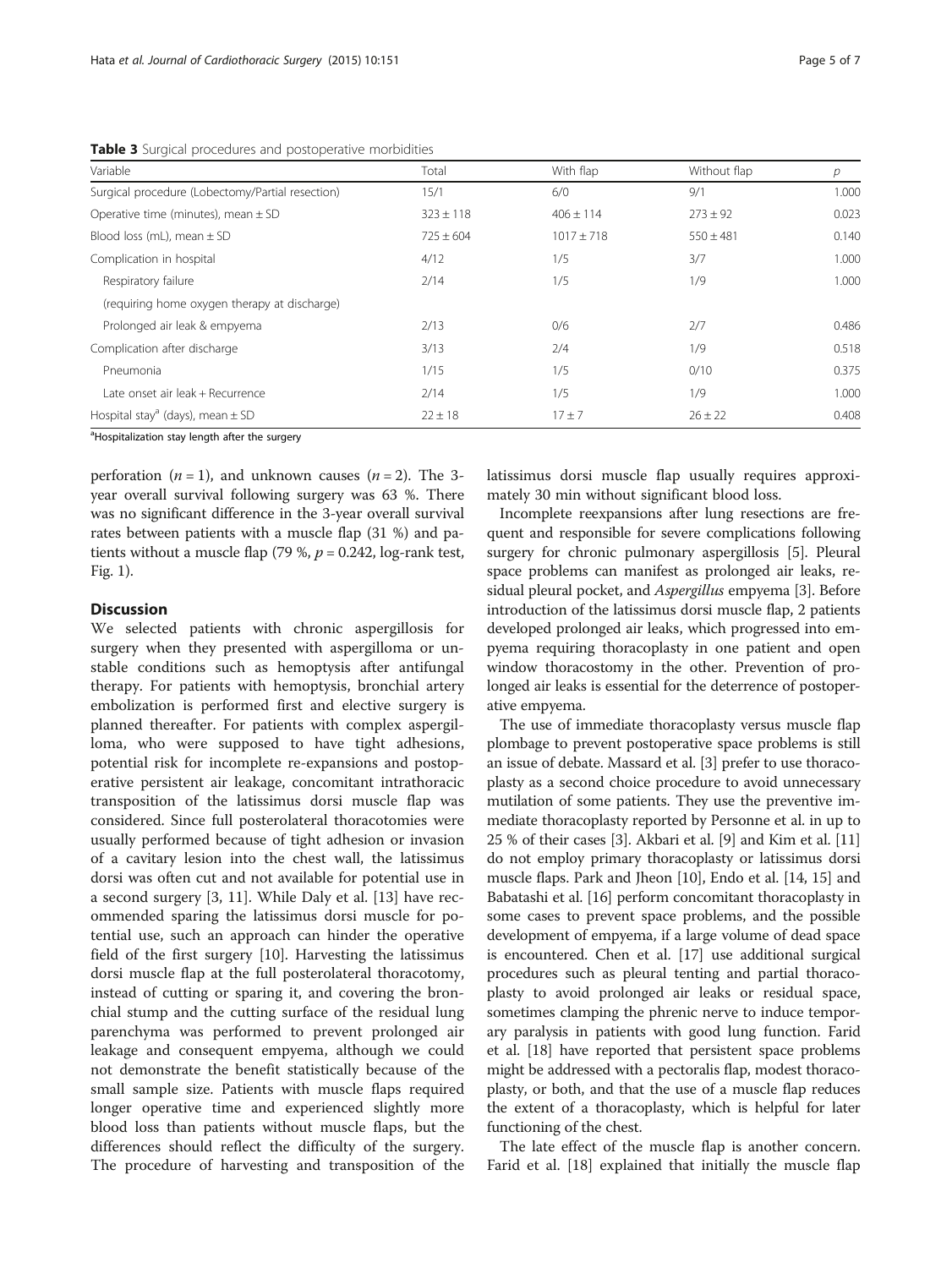<span id="page-5-0"></span>

will often nearly fill the cavity and then atrophy, leaving considerable space. Chest x-rays showed findings of a small finger of muscle, which were believed to be sufficient to keep Aspergillus from recolonising the cavity [[18\]](#page-6-0). In our series, although the muscle flap was effective for preventing postoperative persistent air leakage in all cases, one case developed late onset air leakage resulting in persistent space and recurrence of Aspergillus infection. Late onset air leakage has also occurred among patients without a preventive muscle flap and resulted in recurrence of Aspergillus infection, probably accompanied by pleural aspergillosis. Late onset air leakage and subsequent persistent pleural space would be a possible risk for recurrent Aspergillus infections.

While recurrent hemoptysis or Aspergillus infection following surgery is reportedly rare [[5, 8](#page-6-0), [9, 19\]](#page-6-0), Farid et al. [[18](#page-6-0)] found that 8 out of 30 patients (26 %) experienced disease recurrence (Table 4). Although the difference is not obvious, Farid et al. [[18](#page-6-0)] discussed how their postoperative follow-up protocol was formulated to enable early detection of recurrent disease, but concluded that recurrence is problematic. In our institute, 2 of 16 patients (13 %) with late onset persistent air leakage and subsequent pleural space have developed recurrent Aspergillus infection. One patient declined 24 months after surgery.

Regarding the extent of resection, anatomical lobectomy might be suitable for inflammatory disease, if the residual lung function permits. Chen et al. [[17\]](#page-6-0) preferred complete lobectomy to avoid possible complications and recurrence, with only 2 of 256 cases of postoperative fungal relapse: one patient after a wedge resection by video-assisted thoracic surgery and another after a lobectomy combined with a segmentectomy. Although it is desirable to limit resection as much as possible, to prevent a decrease in lung function [[20\]](#page-6-0), a radical resection of affected areas most effectively improves patient outcome [[17\]](#page-6-0) and minimizes the risk of postoperative prolonged air leakage. Although division of interlobar fissures using electrocautery has been used to reduce the residual lung volume caused by stapling [[10\]](#page-6-0), the potential risk for prolonged air leakage should be considered in cases with incomplete reexpansion of the residual lung.

Preoperative bronchial artery embolization for hemoptysis was successful in 5 out of 6 patients (83 %) in our series, allowing immediate cessation of life threatening hemoptysis. Non-emergency surgical treatment was then planned to proceed within two weeks. This modality has been used as a temporizing measure and not with permanent intent [\[5](#page-6-0), [9, 10](#page-6-0), [13, 18\]](#page-6-0). While the control of bleeding has been achieved in more than 90 % of cases [\[21](#page-6-0)], recurrent fatal hemoptysis has been

Table 4 Recent literature concerning surgically treated chronic pulmonary aspergillosis

| Author        | Published year | $\mathsf{n}$ | Mortality | Morbidity | Air leak  | Empyema | Recurrence |
|---------------|----------------|--------------|-----------|-----------|-----------|---------|------------|
| Babatasi [15] | 2000           | 84           | 4 %       | 69 %      | 37 %      | 6 %     | 0%         |
| Regnard [5]   | 2000           | 89           | 6 %       | 42 %      | 10 %      | 8 %     | 0 %        |
| Endo [14]     | 2001           | 10           | 0 %       | 40 %      | <b>ND</b> | 10 %    | 10 %       |
| Park [10]     | 2002           | 110          | 1%        | 24 %      | <b>ND</b> | 12 %    | 0%         |
| Kim [11]      | 2005           | 88           | 1%        | 27 %      | 13 %      | 2 %     | 5 %        |
| Akbari [9]    | 2005           | 60           | 2 %       | 33 %      | 7 %       | 7 %     | 0%         |
| Brik [23]     | 2008           | 42           | 2 %       | 29 %      | 2 %       | 7 %     | 0%         |
| Lee [7]       | 2009           | 135          | 4 %       | 30 %      | 10 %      | 2 %     | 4 %        |
| Lejay [8]     | 2011           | 33           | 0 %       | 12 %      | 9 %       | 3 %     | <b>ND</b>  |
| Chen [16]     | 2012           | 256          | 1%        | 16 %      | 3 %       | 1%      | 1%         |
| Farid [17]    | 2013           | 30           | 0 %       | ND.       | 23 %      | 20 %    | 26 %       |
| Present cases |                | 16           | 0 %       | 25 %      | 19 %      | 13 %    | 13 %       |
| (with MF)     |                | (6)          | (0, 96)   | (17%)     | (0, 96)   | (0, 96) | (17%)      |

MF muscle flap, ND not described